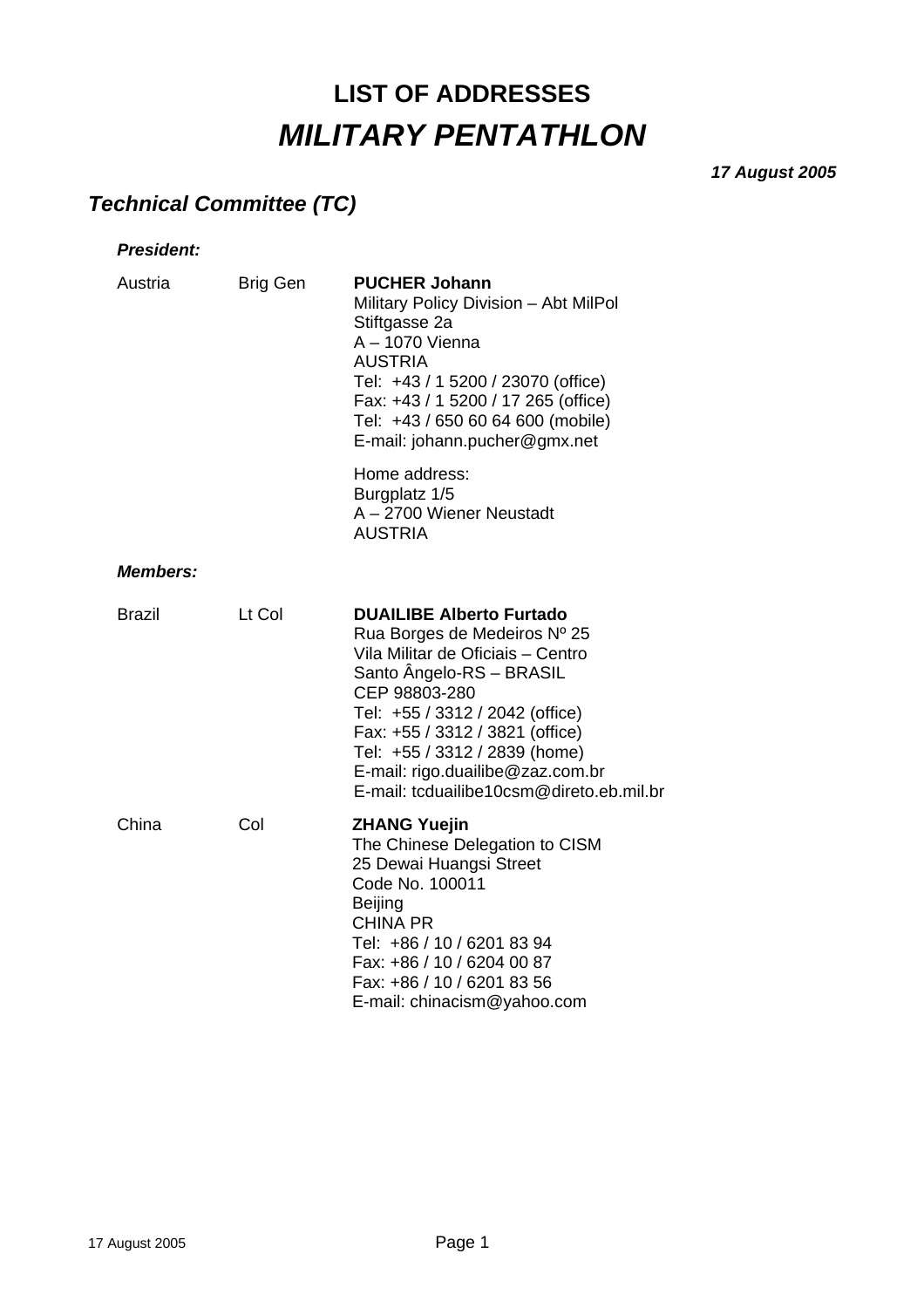| Italy              | Maj   | <b>TRONO Alessandro</b><br>Scuola di Cavalleria<br>Via Massiglia<br>I-73 100 Lecce<br><b>ITALY</b><br>Tel: +39 / 0832 / 22 52 63 (office)                                                                                                                  |
|--------------------|-------|------------------------------------------------------------------------------------------------------------------------------------------------------------------------------------------------------------------------------------------------------------|
|                    |       | Home address:<br>Via Sciarpo, 92<br>73043 Copertino (Le)<br><b>ITALY</b><br>Tel: +39 / 0832 / 93 22 76 (home)<br>Tel: +39 / 338 / 41 76 247 (mobile)<br>E-mail: axeltrono@libero.it                                                                        |
| <b>Netherlands</b> | Capt  | <b>JANSEN Rob</b><br>LO/Sportorganisatie<br>Kennis en opleidingscentrum<br>Barchman en Wuytierslaan 198<br>Postbus 3003<br>3800 DA Amersfoort<br>The Netherlands<br>Tel: +31 / 33 / 466 1451<br>Fax: +31 / 33 / 466 1233<br>E-mail: robriajansen@planet.nl |
|                    |       | Home address:<br>Zoetendaal 213<br>6662 XM Elst<br><b>The Netherlands</b><br>Tel: +31 / 481 / 374 516 (home)<br>Tel: +31 / 6 2277 5537 (mobile)                                                                                                            |
| South Africa       | LtCol | <b>ZIETSMAN Johann (co-opted)</b><br>PO Box 14141<br>0140 Lyttleton<br><b>SOUTH AFRICA</b><br>Tel: +27 / 12 / 355 3399 (office)<br>Fax: +27 / 12 / 355 3104 (office)<br>Tel: +27 / 82 928 7074 (mobile)<br>E-mail: johannz@mighty.co.za                    |
| Sweden             | Maj   | <b>EKLÖF Lennart</b><br>FM I/F<br>Box 30024<br>S - 10425 Stockholm<br>SWEDEN<br>Tel: +46 / 8 / 514 399 04 (office)<br>Fax: +46 / 8 / 514 399 00 (office)<br>E-mail: lennart.eklof@mil.se                                                                   |
|                    |       | Home address:<br>Harvvägen 19<br>S - 18433 Åkersberga<br><b>SWEDEN</b><br>Tel: +46 / 8 / 5406 0644 (home)<br>Tel: +46 703 281 508 (mobile)                                                                                                                 |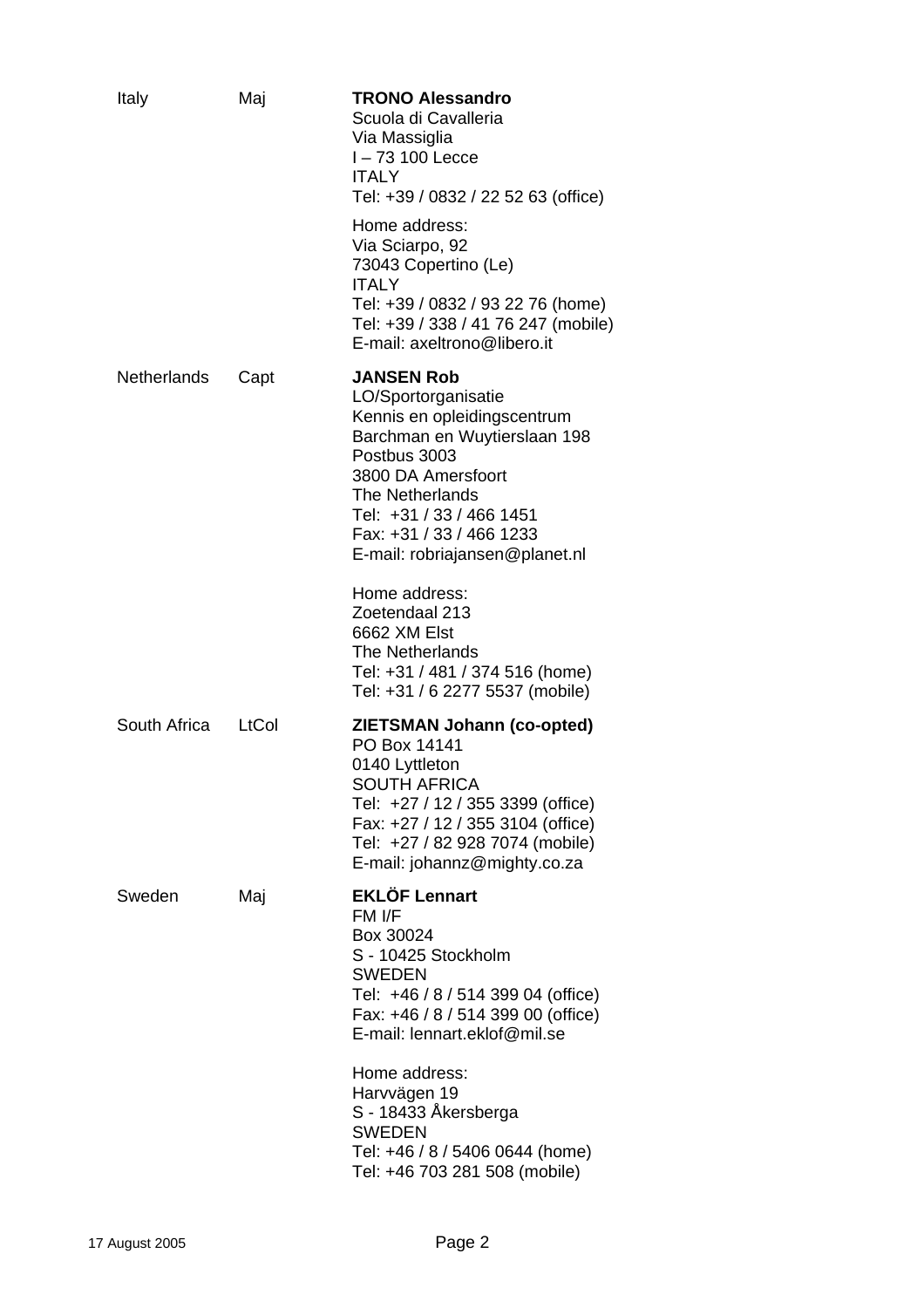| Switzerland | LtCol | <b>MUFF Felix</b><br>Museumstrasse 14<br>CH - 8400 Winterthur<br><b>SWITZERLAND</b><br>Tel: +41 / 52 / 242 54 08 (home)<br>Tel: +41 / 79 349 83 63 (mobile)<br>Tel: +41 / 43 / 259 31 30 (office)<br>Fax: +41 / 43 / 259 31 29 (office)<br>E-mail: felix.muff@bd.zh.ch (office)<br>felix.muff@bluewin.ch (home) |
|-------------|-------|-----------------------------------------------------------------------------------------------------------------------------------------------------------------------------------------------------------------------------------------------------------------------------------------------------------------|
| Turkey      | Maj   | <b>FESCI Osman</b><br><b>Kara Harp Ok</b><br><b>Bes. Böl. Bsk ligi</b><br><b>Ankara - TURKEY</b><br>Tel: +90 / 505 / 42 37 332 (office)<br>$Fx: +90 / 312 / 41 92 665 (office)$<br>Tel: +90 / 54 / 35 51 57 07 (mobile)<br>Tel: +90 / 321 / 439 67 29 (home)<br>E-mail: ofesci@kho.edu.tr                       |

# *Athletes' Speaker*

| Netherlands | Sat  | <b>VAN DER HOEK Renate</b><br>Koningin Wilhelminalaan 101<br>4205 ES Gorinchem<br>The Netherlands |
|-------------|------|---------------------------------------------------------------------------------------------------|
|             |      | Tel: +31 / 183 615 899<br>E-mail: renatevdh@hotmail.com                                           |
| Norway      | 1.Lt | <b>DYRKOLBOTN Ann Kristin</b>                                                                     |
|             |      | E-mail: annkristin_pentathlon@hotmail.com                                                         |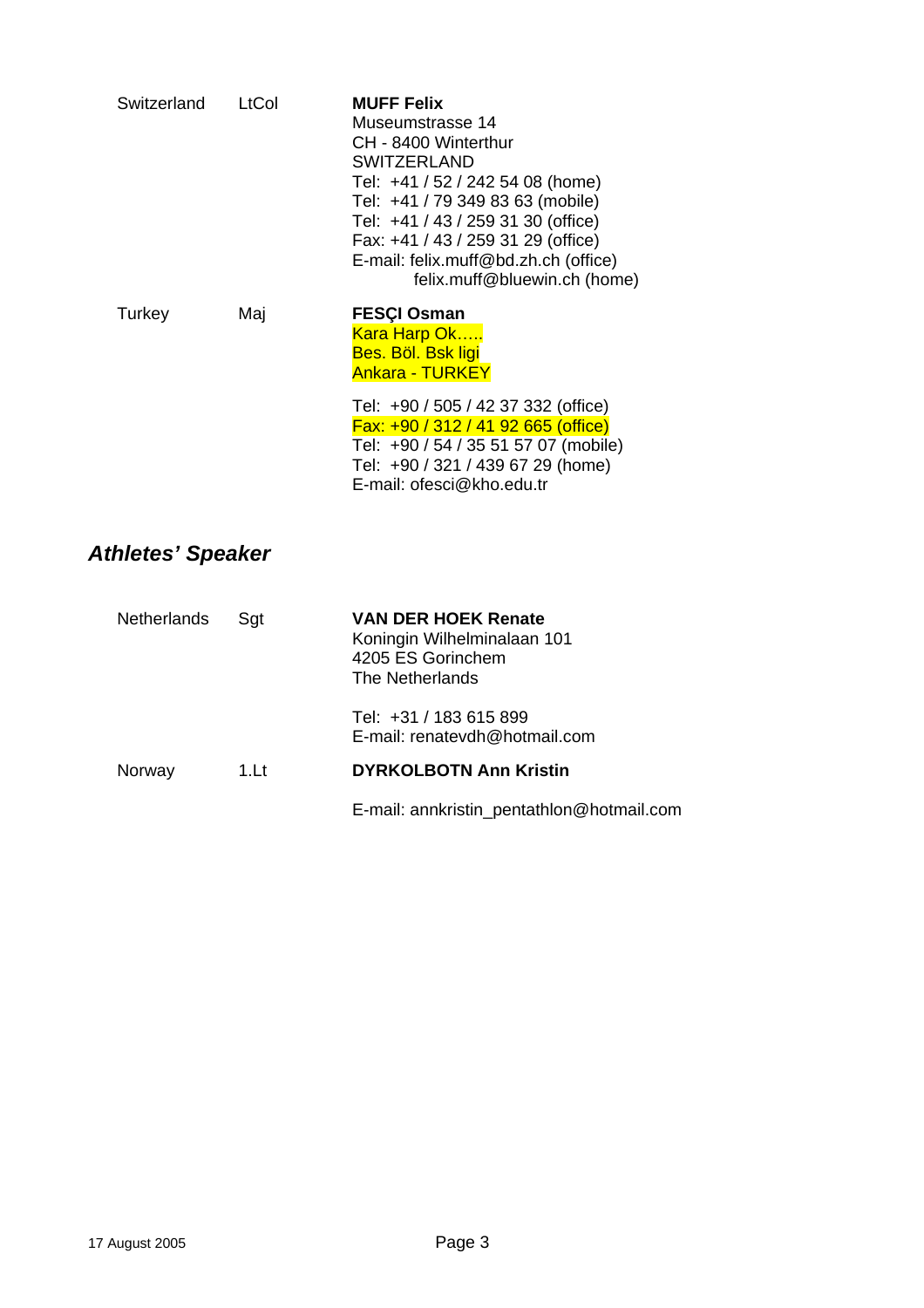### *POINTS OF CONTACT*

| Argentina      | <b>BrigGen</b> | <b>ALFONSO Carlos</b>                                   | Federation-Militar-Deportiva Argentina<br>Cabildo 65<br>Codigo Postal 1426<br><b>Buenos-Aires</b><br><b>ARGENTINA</b><br>Tel: +54 / 114 775 4007<br>Tel: +54 / 114 4776 3330<br>Fax: +54 / 114 775 4007                                                                                                 |
|----------------|----------------|---------------------------------------------------------|---------------------------------------------------------------------------------------------------------------------------------------------------------------------------------------------------------------------------------------------------------------------------------------------------------|
| <b>Austria</b> | Capt           | <b>SCHULLER Werner</b><br>(Delegate to CISM)            | Ministry of Defence/FGG7/AusbA/Ref V<br><b>AG Rossau</b><br>Rossauer Lände 1<br>A-1090 Wien<br>Tel: +43 / 1 / 5200 / 24 735<br>Fax: +43 / 1 / 5200 / 17 180<br>E-mail: ausba.cism@bmlv.gv.at                                                                                                            |
| <b>Belarus</b> | Col<br>LtCol   | <b>MIRASHNICHENKA</b><br>Aliaksei<br><b>RASHCHUPKIN</b> | <b>Sport Committee</b><br>F. Skoriny avenue, 196<br>220056 Minsk<br><b>BELARUS</b><br>Tel: +375 / 17 / 202 70 31<br>Fax: +375 / 17 / 202 70 31                                                                                                                                                          |
|                |                | Uladzislau                                              | E-mail: SKVSRB@mail.ru<br>E-mail: RVVS@mail.ru                                                                                                                                                                                                                                                          |
| <b>Belgium</b> | Lt Col         | <b>COLPAERT Bart</b><br>(Chief of Mission)              | E-mail: bart.colpaert@mil.be                                                                                                                                                                                                                                                                            |
|                | <b>WO</b>      | <b>VERWICHTE Johnny</b><br>(Team Captain)               | 1 Para<br><b>Kvartier LE LIMBOSCH</b><br>B-3290 Diest<br><b>BELGIUM</b><br>Tel: +32 / 13 35 3133 (office)<br>Fax: +32 / 13 35 3109<br>Tel: +32 / 476 / 46 44 16 (mobile)<br>E-mail: johnnyverwichte@hotmail.com                                                                                         |
|                | Capt           | <b>BEECKMAN Carine</b>                                  | <b>Well Being Synthese</b><br>Section Sport du Haut Niveau<br>Delegation Bel - CISM<br>1, Rue Bruyn<br>B-1120 Bruxelles<br>Tel: +32 / 2264 40 62<br>Fax: +32 / 2264 50 19<br>E-mail: carine.beeckman@mil.be                                                                                             |
| <b>Brazil</b>  | <b>Major</b>   | <b>AURELIO</b><br><b>Marco Baptista</b>                 | Ministério da Defesa<br>Comissão Desportiva Militar do Brasil<br>Setor Policial Sul - Area 5<br>Quadra 3 - Bloco F<br>CEP 70 610 - 200 Brasilia/DF<br><b>BRAZIL</b><br>Tel: +55 / 61 / 3312 - 4270<br>Fax: +55 / 61 / 3312 - 2520<br>E-mail: cdmb@defesa.gov.br<br>E-mail: marco.baptista@defesa.gov.br |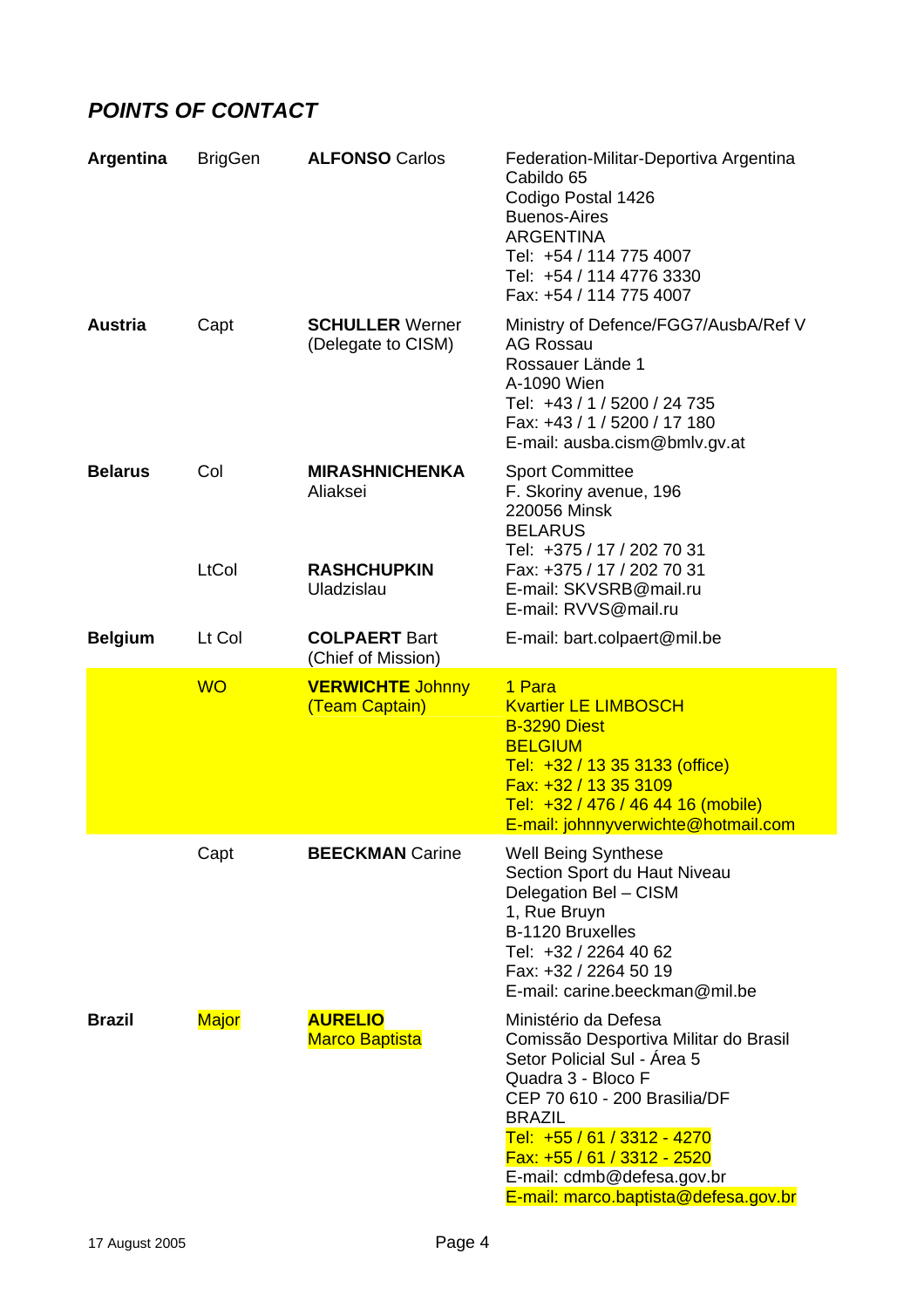| <b>Chile</b>                    | Col    | <b>IZURIETA Jose</b>                               | Subjefe del Estado Mayor de la Defensa<br>Nacional (EMDN)<br>Villavicencio Nº 364 17 Piso<br><b>Edificio Diego Portales</b><br>Santiago<br><b>CHILE</b><br>Tel: +56 / 2 / 601 9047 or 9159<br>Fax: +56 / 2 / 601 8607<br>E-mail: codefen@emdn.cl<br>E-mail: sjemdn@emdn.cl |
|---------------------------------|--------|----------------------------------------------------|----------------------------------------------------------------------------------------------------------------------------------------------------------------------------------------------------------------------------------------------------------------------------|
| China                           | Col    | <b>ZHANG</b> Yuejin                                | The Chinese Delegation to CISM<br>25 Dewai Huangsi Street<br>Code No. 100011<br><b>Beijing</b><br><b>CHINA PR</b><br>Tel: +86 / 10 / 6201 / 83 94<br>Fax: +86 / 10 / 6201 / 83 56<br>E-mail: chinacism@yahoo.com                                                           |
| Colombia                        | Col    | <b>CERTUCHE CAICEDO</b><br>Harold                  | Federacion Colombiana Deportiva Militar<br>Comando General F.F.M.M.<br>diagonal 40 No: 47 - 45 - CAN<br>Edificio Industria Mil Oficina 209<br>Santa Fè de Bogotà, D.C.Colombia<br>Tel: +57 / 1 / 3240 426<br>Fax: +57 / 1 / 2222 270<br>E-mail: fecomil@cgfme.mil.co       |
| <b>Czech</b><br><b>Republic</b> | Lt Col | <b>PRIVETIVY Lubomir</b>                           | VO UK FTVS José Martiho 31<br>162 52 Prague 6<br><b>CZECH REPUBLIC</b><br>Tel: +420 / 2 / 201 72 160<br>Fax: +420 / 2 / 202 12 222<br>E-mail: privetivy@ftvs.cuni.cz                                                                                                       |
| <b>Croatia</b>                  | Lt Col | <b>ANTOLIC Mirjam</b>                              | <b>CISM Office Croatia</b><br>Tel: +385 / 1 / 456 74 43<br>Fax: +385 / 1 / 455 22 79<br>E-mail: mirjam.antolic@morh.hr                                                                                                                                                     |
|                                 | Capt   | <b>GOBEC Karlo</b>                                 | Nova Ves 65<br>10 000 Zagreb<br><b>CROATIA</b><br>Tel: +385 / 1 / 37 18 146 (office)<br>Tel: +385 / 1 / 46 67 665 (home)<br>Fax: +385 / 1 / 37 18 172<br>Tel: +385 / 98 31 36 82 (mobile)<br>E-mail: karlo.gobec@zg.htnet.hr                                               |
| <b>Denmark</b>                  | Lt Col | <b>PAULI NIELSEN Finn</b><br>(Chief of Delegation) | Forsvarsakademiet<br>Center for Idraet<br>Postboks 2521<br>DK - 2100 Copenhagen<br><b>DENMARK</b><br>Tel: +45 / 39 15 18 20<br>Tel: +45 / 39 15 18 40<br>Fax: +45 / 39 29 42 69<br>E-mail: cfi@fak.dk                                                                      |
|                                 | Maj    | <b>CHRISTENSEN</b> Henning E-mail: cfi-003@fak.dk  |                                                                                                                                                                                                                                                                            |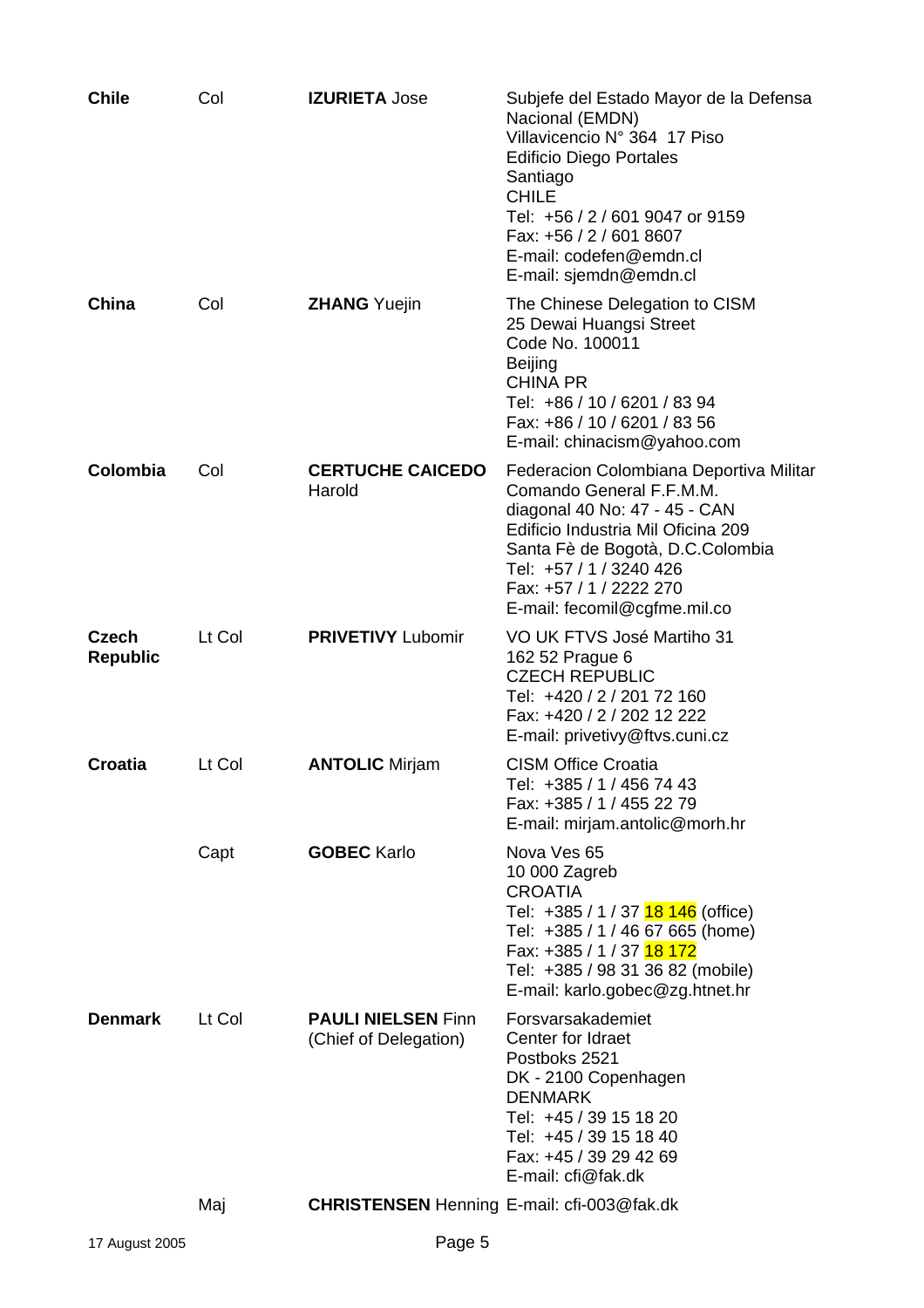| <b>Ecuador</b> | Capt           | <b>ITURRALDE Gustavo</b>          | <b>Federation Deportiva</b><br>Militar Ecuatoriana<br>Ministerio de Defensa Nacional<br>Estado Mayor del Comando<br>Conjunto de las FF. AA.<br>Quito<br><b>ECUADOR</b><br>Tel: +593 / 2 / 259 89 10<br>Fax: +593 / 2 / 258 20 16<br>E-mail: fedeme@latinmail.com                                                                                                                       |
|----------------|----------------|-----------------------------------|----------------------------------------------------------------------------------------------------------------------------------------------------------------------------------------------------------------------------------------------------------------------------------------------------------------------------------------------------------------------------------------|
| <b>Estonia</b> | 1.Lt           | <b>MÄRKS</b> Heino                | Juhkentali 58<br>15007 Tallinn<br><b>ESTONIA</b><br>Tel: +372 / 6 661 534<br>Fax: +372 / 6 661 038<br>E-mail: heino@mil.ee                                                                                                                                                                                                                                                             |
| <b>Finland</b> | Lt-Col         | <b>VIITALA Mikko</b>              | Häme Regiment - Sportschool<br>P.O.Box 5<br>SF-15 701 Lahti<br><b>FINLAND</b><br>Tel: +358 / 3 / 181 46 350<br>Fax: +358 / 3 / 181 46 482<br>E-mail: mikko.viitala@mil.fi                                                                                                                                                                                                              |
| <b>Germany</b> | <b>HptFW</b>   | (Team Captain)                    | <b>KÜBLBÖCK Maximilian</b> Universität der Bundeswehr<br>Sportfördergruppe der Bundeswehr<br>Werner-Heisenberg-Weg 39<br>D - 85577 - Neubiberg<br><b>GERMANY</b><br>Tel: +49 / 89 / 6004 / 2459 or 2341 or 2495<br>Fax: +49 / 89 / 6004 / 2323<br>Tel: +49 / 151 / 1485 4986 (mobile)<br>E-mail:<br>maximilian.kueblboeck@unibw-muenchen.de<br>E-mail: peter.wegmann@unibw-muenchen.de |
|                | <b>OFW</b>     | <b>STRACKE Norbert</b><br>(Coach) | E-mail: nstracke@t-online.de                                                                                                                                                                                                                                                                                                                                                           |
| <b>Ireland</b> | Col            | <b>DONAGH B.L.</b>                | Director of Defence Forces Training<br>Defence Forces Headquarters<br>Parkhouse, N. Circular Rd.<br>Dublin 7<br><b>IRELAND</b><br>Tel: +353 / 1 / 804 26 75 or 77<br>Fax: +353 / 1 / 868 23 55<br>E-Mail: dfaa@eircom.net                                                                                                                                                              |
| I.R. of Iran   | <b>BrigGen</b> | <b>ALI SABOUR</b><br>Mohammad     | Staff of the Iranian Islamic Armed Forces<br><b>Army Physical Education Department</b><br>P.O.Box 16319-191<br>Tel: +98 21 / 840 73 76<br>Tel: +98 21 / 841 51 40<br>Fax: +98 21 / 840 00 30                                                                                                                                                                                           |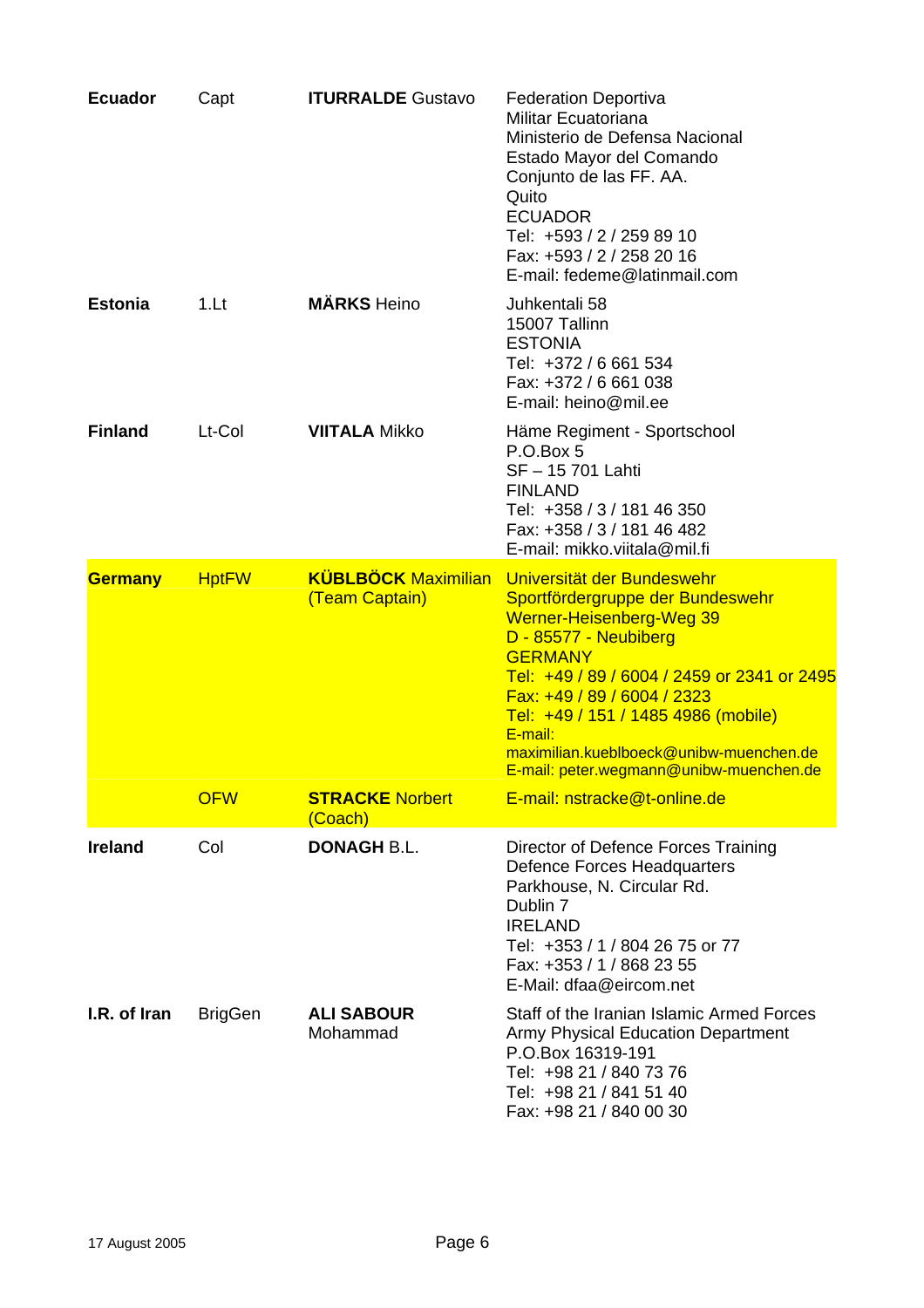| <b>Italy</b>         | Col            | <b>RIZZO Luigi</b><br>(Chief of Delegation)          | S.M.D V Reparto - Ufficio Attivita Sportiva<br>Salita S. Nicola da Tolentino, 1 B<br>00187 Roma<br><b>ITALY</b><br>Tel: +39 / 06 / 368 57 007 (am)<br>Tel: +39 / 06 / 469 12 131 (pm)<br>Fax: +39 / 06 / 469 12 896<br>E-mail: f.deleo@jumpy.it |
|----------------------|----------------|------------------------------------------------------|-------------------------------------------------------------------------------------------------------------------------------------------------------------------------------------------------------------------------------------------------|
|                      | Maj            | <b>TRONO</b> Alessandro                              | Scuola di Cavalleria<br>Via Massiglia<br>$I - 73$ 100 Lecce<br><b>ITALY</b><br>Tel: +39 / 0832 / 22 52 63 (office)<br>Tel: +39 / 338 / 41 76 247 (mobile)<br>E-mail: axeltrono@libero.it                                                        |
|                      | Col            | <b>DE CANIO Pietro</b>                               | <b>ISPEFORMAZIONE</b><br>Viale dell' Esercito, 164<br>00143 Roma<br><b>ITALY</b><br>Tel: +39 / 06 / 50 23 60 10<br>E-mail:<br>caufsegr@ispeformazione.esercito.difesa.it                                                                        |
| <b>Kazakhstan Lt</b> |                | <b>BEZGACHEV Sergey</b>                              | Tel: +732 12 43 34 27<br>Fax: +732 12 41 09 09                                                                                                                                                                                                  |
| <b>Korea DPR</b>     |                | <b>KIM</b> Sung Hwan                                 | No 40 Changchon - 1<br><b>Sadong District</b><br>Pyongyang<br>D.P.R. KOREA<br>Tel: +850 / 2 / 622 / 3413<br>Tel: +850 / 2 / 621 / 4555                                                                                                          |
| Latvia               | 2.Lt           | <b>ROZENBERGA Liene</b>                              | Nacionalo Brunoto Speku<br>Sporta Klubs<br>Krustabaznicas St. 9<br>Riga, LV-1006<br>LATVIA<br>Tel: +371 / 655 60 78<br>Fax: +371 / 755 69 52<br>E-mail: nbssk@latnet.lv                                                                         |
| Lebanon              | <b>BrigGen</b> | <b>KHOURY Souhail</b>                                | Ministry of Defence<br>C/O Libanese Army<br><b>YERZE - LEBANON</b><br>Tel: +961 / 1 / 426 985 or 888 755<br>Tel: +961 / 5 / 950 687 or 950 688<br>Fax: +961 / 5 / 475 351 or 951 358<br>E-mail: lebolymp@cyberia.net.lb                         |
| Lithuania            | Lt Col         | <b>MIZGAITIS Valentinas</b><br>(Chief of Delegation) | Ministry of National Defence<br>Totoriu 25/3<br>2001 Vilnius<br><b>LITHUANIA</b><br>Tel/Fax: +370 / 5 / 2 656 344<br>Fax: +370 / 5 / 2 785 196<br>E-mail: dainiusm@kam.kam.lt                                                                   |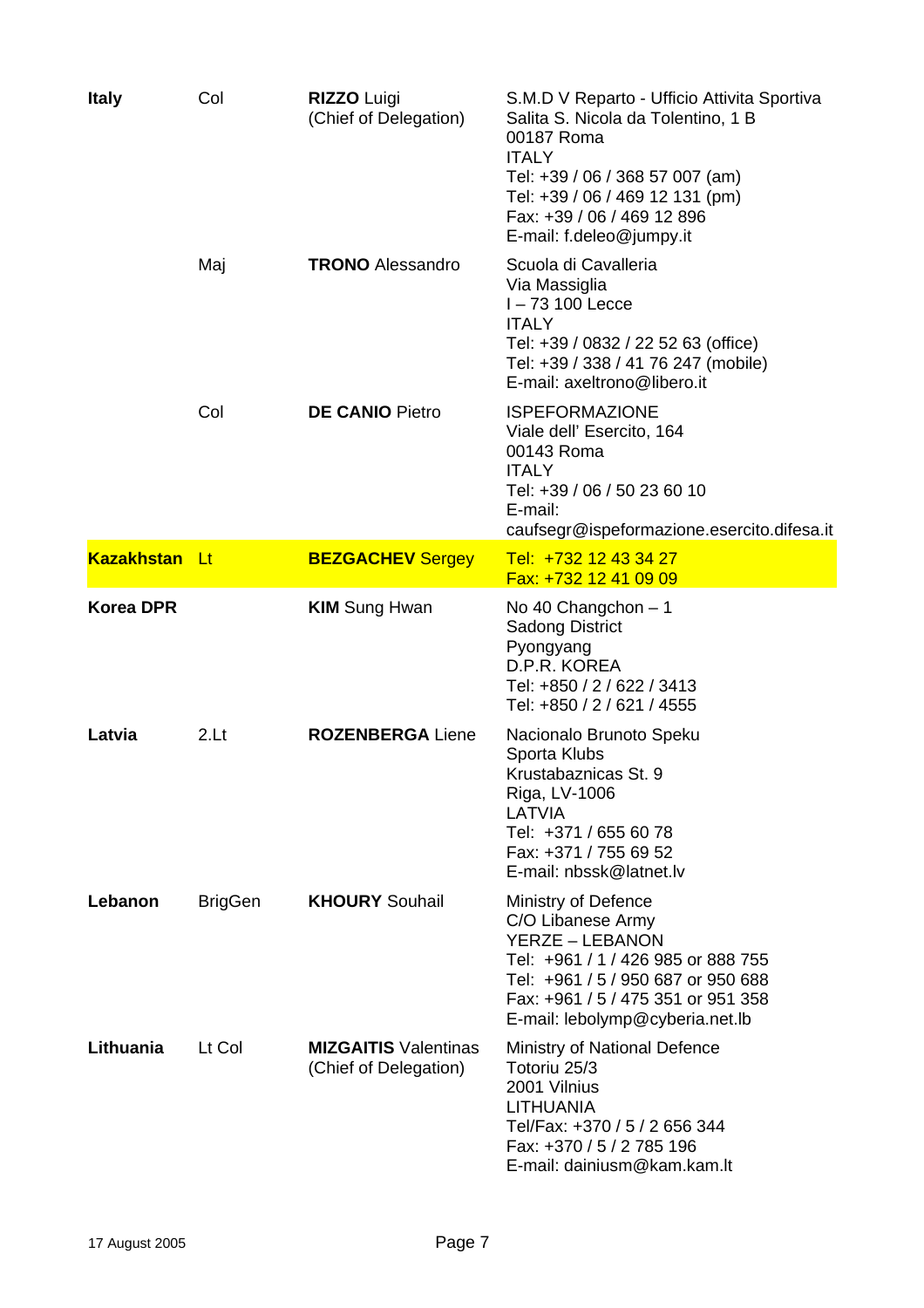|                         | Lt        | <b>MORKUNAS Dainius</b><br>(Delegate to CISM) | Kapsu 44,<br>2037 Vilnius<br><b>LITHUANIA</b><br>Tel/Fax: +370 / 5 / 2 656 344<br>Tel.: +370 / 687 26195 (mobile)<br>E-mail: dainius.morkunas@pastas.kam.lt                                                                                                                                                 |
|-------------------------|-----------|-----------------------------------------------|-------------------------------------------------------------------------------------------------------------------------------------------------------------------------------------------------------------------------------------------------------------------------------------------------------------|
| <b>Morocco</b>          | Capt      | <b>ALAOUI</b><br>Moulay Omar Ismaili          | Etat-Major Général<br>Direction Générale des<br>Sports Interarmées - des F A R<br><b>Boulevard Mohamed V</b><br>Rabat<br><b>MAROC</b><br>Tel: +212 37 66 06 84<br>Fax: +212 37 66 07 05<br>E-mail: slimi.gh@menara.ma                                                                                       |
|                         | Col Maj   | <b>BORKI</b> Driss<br>(Chief of Delegation)   | Directeur General des Sports Interarmées<br>E-mail: dborki@hotmail.com                                                                                                                                                                                                                                      |
| <b>Netherlands Capt</b> |           | <b>JANSEN Rob</b>                             | LO/Sportorganisatie<br>Kennis en opleidingscentrum<br>Barchman en Wuytierslaan 198<br>Postbus 3003<br>3800 DA Amersfoort<br>THE NETHERLANDS<br>Tel: +31 / 33 / 466 1451<br>Fax: +31 / 33 / 466 1233<br>Tel: +31 / 481 / 374 516 (home)<br>Tel: +31 / 6 2277 5537 (mobile)<br>E-mail: robriajansen@planet.nl |
| <b>Norway</b>           | Col       | <b>NYGAARD</b><br>Per Victor                  | Tel: +47 / 91336561 (mobile)<br>Tel: +47 / 62952179 (home)<br>E-mail: per-nyg@online.no                                                                                                                                                                                                                     |
| Paraguay                | CNEL DEM. | <b>SILVERO</b><br>Jorge Caballero             | Centro de Educacion<br>Fisica y Deportes Militares (CEFIDEMI)<br><b>Gral Santos Ymcal Lopez</b><br>Asunción - PARAGUAY<br>Tel: +595 / 21 / 250 32<br>Fax: +595 / 21 / 250 32                                                                                                                                |
| Peru                    | Gen Brig  | <b>REINOSO DIAZ Cesar</b>                     | Federacion Deportiva Militar del Peru<br>Escuela de Oficiales de la Fuerza Aerea<br>Av. Jorge Chavez S/N<br>Las Palmas<br><b>SURCO - PERU</b><br>Tel: +51 / 1 / 251 2933<br>Fax: +51 / 1 / 251 2019<br>E-mail: fedemil@hotmail.com                                                                          |
| <b>Poland</b>           | Ms        | <b>KUZAWINSKA Anna</b><br>(Delegate to CISM)  | <b>Sztab Generalny</b><br>Zarzad Doktryn i Skolenia SZ<br>ul. Rakowiecka 4a<br>$PL - 00-904$ Warszawa<br><b>POLAND</b>                                                                                                                                                                                      |
|                         |           |                                               | Tel: +48 / 22 /687 06 23<br>Fax: +48 / 22 /826 21 93 or 687 06 98<br>E-mail: a.kuzawinska@wp.mil.pl                                                                                                                                                                                                         |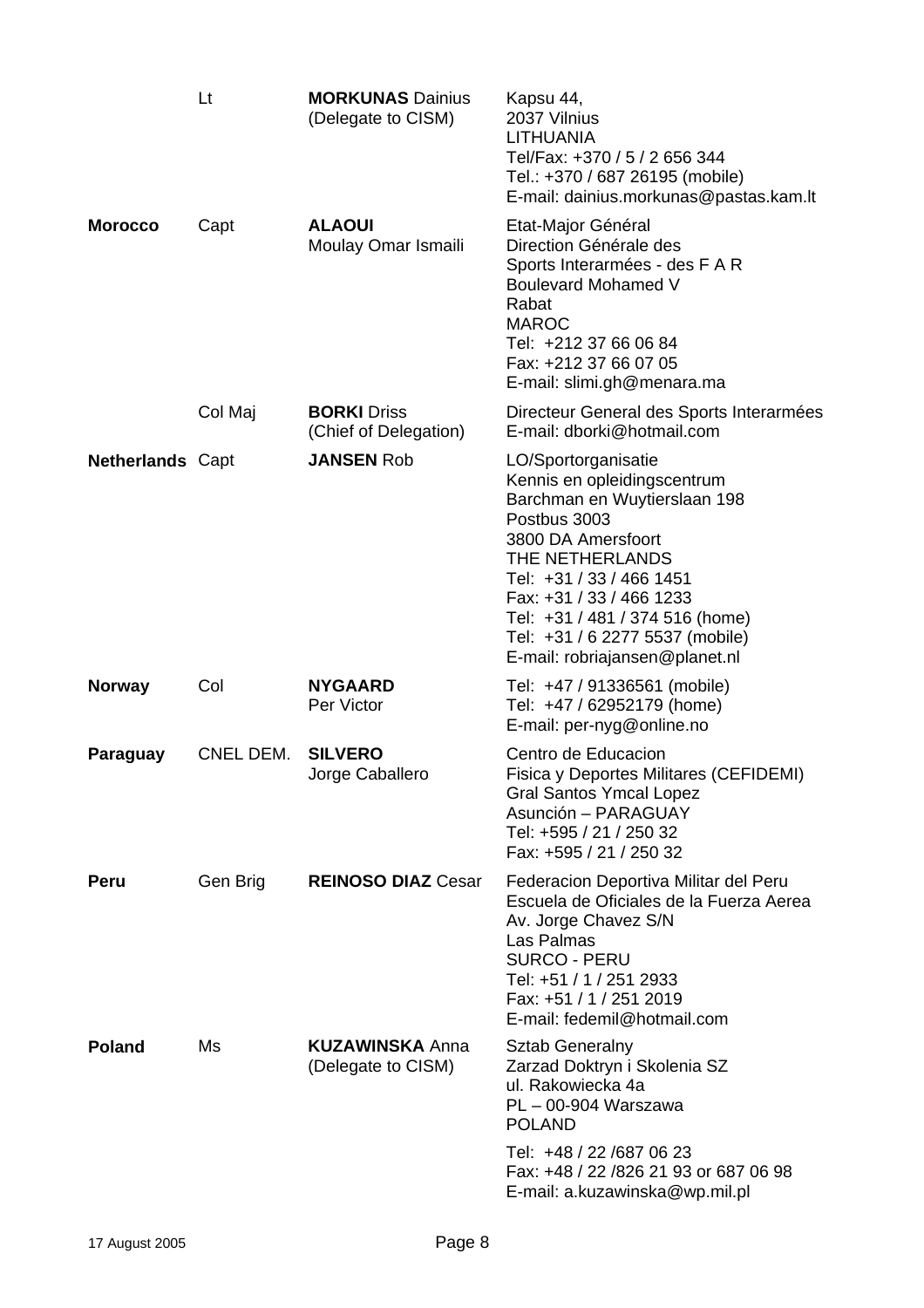|                               | Maj   | <b>OSTROWSKI</b> Sylwester ul. Oficerska 9/27 | 53 331 Wroclaw<br><b>POLAND</b>                                                                                                                                                                                                                          |
|-------------------------------|-------|-----------------------------------------------|----------------------------------------------------------------------------------------------------------------------------------------------------------------------------------------------------------------------------------------------------------|
|                               |       |                                               | Tel: +48 / 71 / 765 21 06<br>Tel: +48 / 71 / 765 20 86<br>Fax: +48 / 71 / 765 20 87<br>Tel: +48 / 71 / 765 21 62 (home)<br>Tel: +48 / 603 23 8686 (mobil)<br>E-mail:sylwesterostry@wp.pl (home)                                                          |
|                               |       | <b>MATRAS</b> Krysztof<br>(Team Captain)      | E-mail: sandormatras@interia.pl                                                                                                                                                                                                                          |
| Romania                       | Col   | <b>MARGINEAN Stefan</b>                       | Street Izvor 3 - 5<br>Sector 1<br>RO - 77102 Bucuresti<br><b>ROMANIA</b><br>Tel/Fax: +40 / 21 / 319 55 99<br>E-mail: stefancism@yahoo.com                                                                                                                |
|                               | Maj   | <b>PELEA Cristian</b>                         | Tel/Fax: +40 / 21 / 319 55 99<br>E-mail: cristipelea@yahoo.com                                                                                                                                                                                           |
| <b>Russia</b>                 | Col   | <b>KAZADOY Mikhail</b><br>(Team Captain)      | Sportkomitet Voorujennich Sil Russian<br>Leningradski Prospekt 41<br>K - 160 Moskva<br><b>RUSSIA</b><br>Tel: +7 / 095 / 157 8147 or 157 8285<br>Fax: +7 / 095 / 213 2618 or 157 8068<br>E-mail: inter_cska@hotmail.com<br>E-mail: smorodskaya@rambler.ru |
| <b>Slovenia</b>               | 1.Lt  | <b>FRUMEN Anton</b><br>Delegate to CISM       | Ministrstvo za obrambo<br>Slovenska vojska<br>Poveljstvo sil (Force Command)<br>Raskovec 50<br>1360 Vrhnika<br>Tel: +386 / 1 / 759 4925<br>Fax: +386 / 1 / 759 4442<br>E-mail: anton.frumen@kabelnet.net                                                 |
|                               | Capt  | <b>VELEPEC Jure</b><br>Delegate to CISM       | E-mail: jure.velepec@mo-rs.si                                                                                                                                                                                                                            |
| <b>South</b><br><b>Africa</b> | LtCol | <b>ZIETSMAN Johann</b>                        | PO Box 14141<br>0140 Lyttleton<br><b>SOUTH AFRICA</b><br>Tel: +27 / 12 / 355 3399 (office)<br>Fax: +27 / 12 / 355 3104 (office)<br>Tel: +27 / 82 / 928 7074 (mobile)<br>E-mail: johannz@mighty.co.za                                                     |
|                               | LtCol | <b>LE ROUX</b><br>J.P. Schreuder              | 181 Jac van Rhyn<br>Universitas Ridge<br>Bloemfontein<br>9301<br><b>SOUTH AFRICA</b><br>Tel: +27 / 51 / 402 15 00 or 01<br>Fax: +27 / 51 / 402 15 02<br>Tel: +27 / 83 / 279 17 22 (mobile)<br>E-mail: milpentathlonrsa@yahoo.com                         |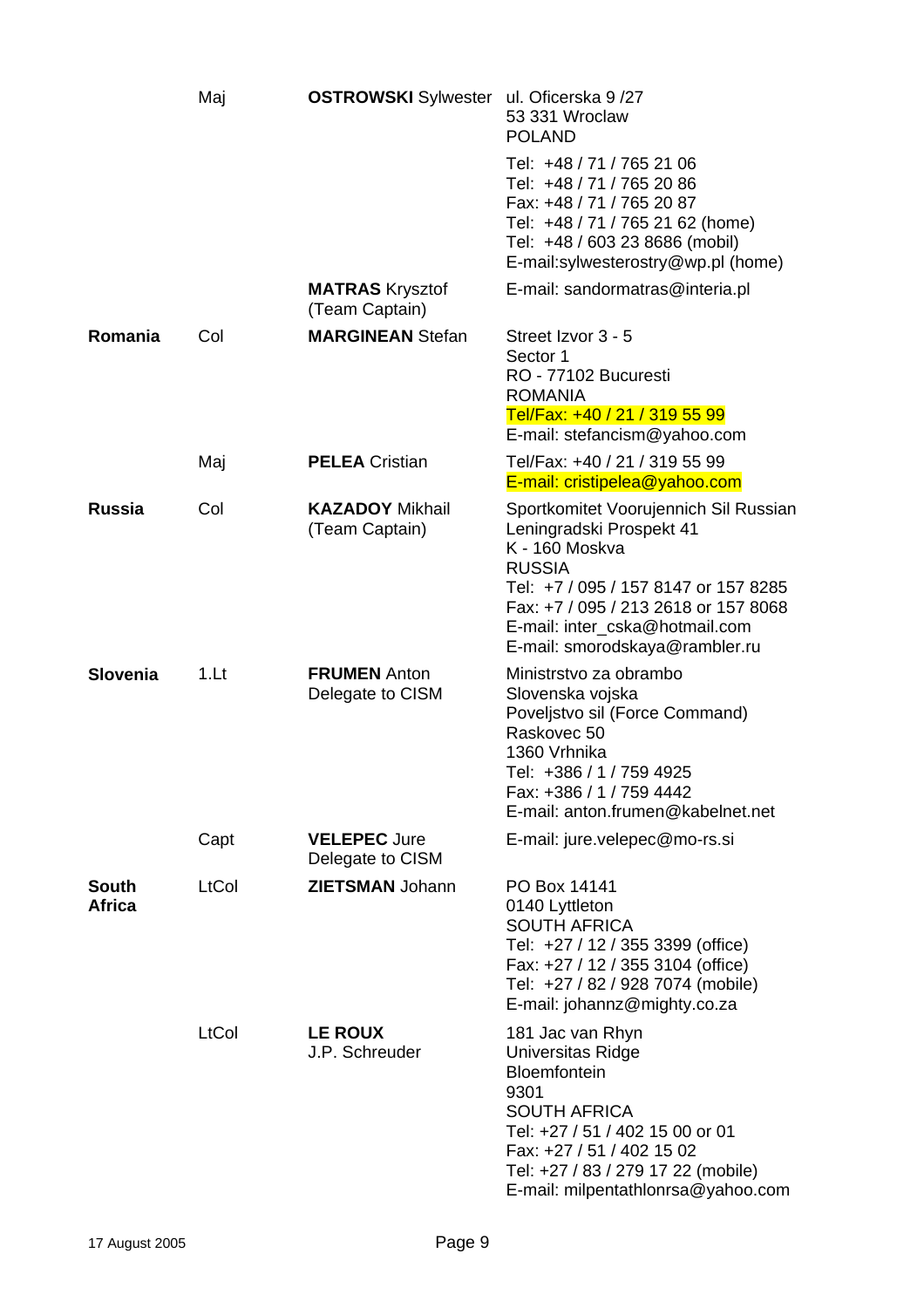| <b>Spain</b>            | Col     | <b>GUISADO</b> Jose Maria                   | Ministerio de Defensa<br><b>Consejo Superior Deportes FAS</b><br>(Delegación CISM)<br>Paseo de la Castellana nº 109<br>E-28071 Madrid<br><b>ESPAÑA</b><br>Tel: +34 / 91 / 395 53 20 or 21/22/23<br>Fax: +34 / 91 / 395 51 65<br>E-mail: jmguisado@oc.mde.es                                                                              |
|-------------------------|---------|---------------------------------------------|------------------------------------------------------------------------------------------------------------------------------------------------------------------------------------------------------------------------------------------------------------------------------------------------------------------------------------------|
|                         | Col     | <b>OLMEDO</b> Luis de la<br>Chica           | Escuela Central de Education Fisica<br>E - 45004 Toledo<br><b>ESPAÑA</b><br>Tel: +34 / 925 / 24 / 7894 or 7893<br>Fax: +34 / 925 / 22 / 1042<br>E-mail: Ichicaol@et.mde.es                                                                                                                                                               |
|                         | Col     | <b>MONTOJO Ignacio</b>                      | Cuartel General del Ejército de Tierra<br>$C/$ Prim 6 y 8<br>28004 Madrid<br><b>ESPAÑA</b><br>Tel: +34 / 91 / 780 2133<br>Fax: +34 / 91 / 780 2867<br>E-mail: imontojp@et.mde.es                                                                                                                                                         |
| <b>Sweden</b>           | Col     | <b>EMANUELSON Anders</b>                    | <b>National Defence College</b><br>Box 27805<br>SE - 115 93 Stockholm<br><b>SWEDEN</b><br>Tel: +46 / 8 788 9469<br>E-mail: anders.emanuelson@fhs.mil.se                                                                                                                                                                                  |
| <b>Switzerland Oblt</b> |         | <b>JUTZELER Remo</b><br><b>STUTZ Adrian</b> | Birchliweg 16<br>CH-6315 Alosen<br>Tel: +41 / 41 / 750 17 13 (home)<br>Tel: +41 / 43 / 888 18 18 (office)<br>Tel: +41 / 76 / 324 99 84 (mobile)<br>E-mail: jutzi@bluewin.ch<br>E-mail: r.jutzeler@sponser.ch<br>E-mail: adi_stutz@gmx.net                                                                                                |
| <b>Syria</b>            | Gen Maj | <b>JOUMA'A Mowafak</b>                      | <b>Physical Education and Sport Department</b><br>Syrian Army<br>Mazraa - Damascus<br>P.O. Box 30475<br><b>SYRIA</b><br>Tel: +963 / 11 / 444 39 91 (private)<br>Tel: +963 / 11 / 442 30 91 (office)<br>Tel: +963 / 11 / 442 30 87 (office)<br>Fax: +963 / 11 / 442 95 12<br>Tel: +963 / 94 26 44 25 (mobile)<br>E-mail: syr@m.f.iaaf.org |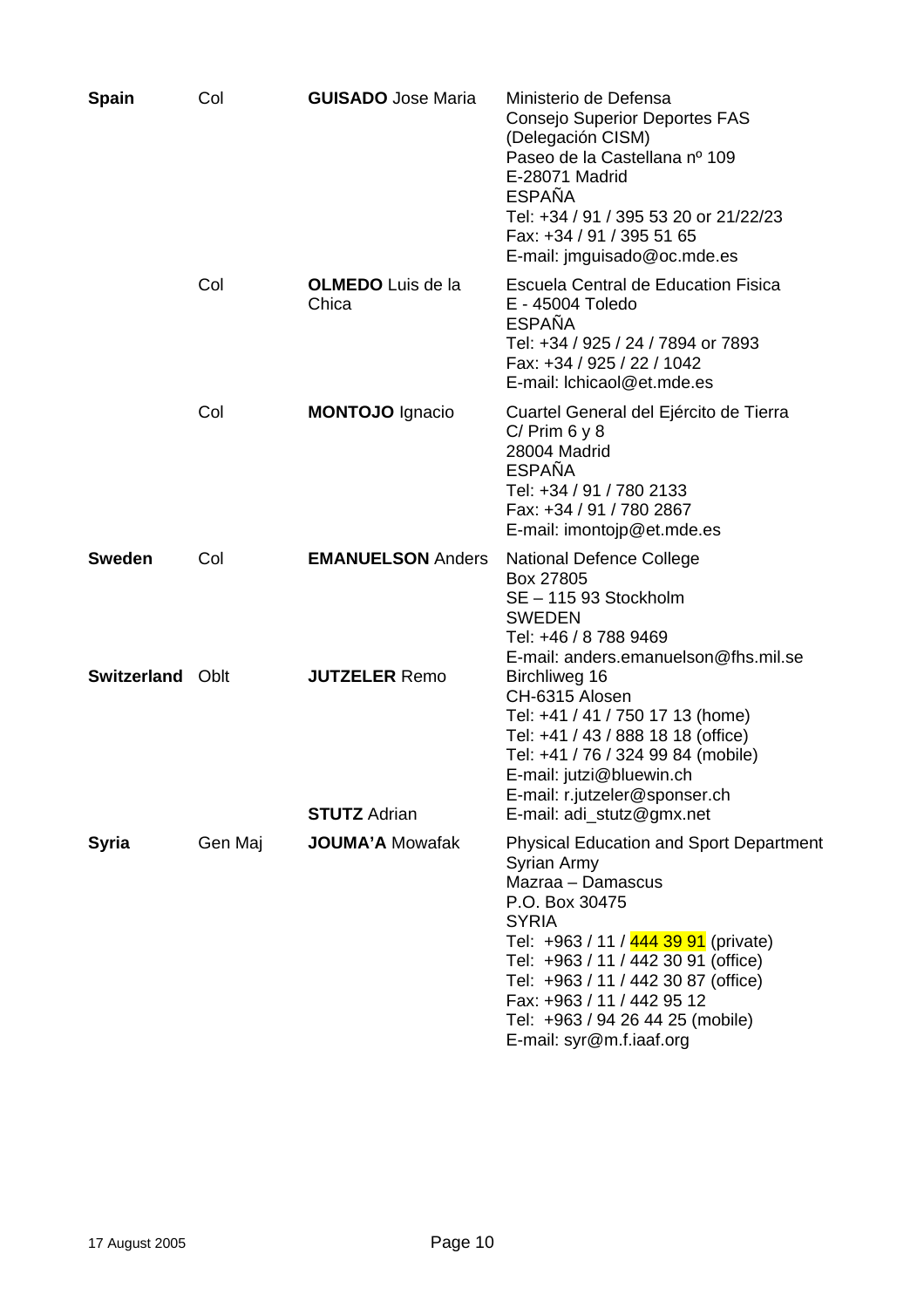| <b>Turkey</b>     | Col       | <b>VAROL Nevzat</b><br>(Chief of Delegation)       | <b>Turkish General Staff</b><br><b>Education Department</b><br><b>Physical Training and Education Section</b><br>Genelkurmay Baskanligi<br>06100 Bakanliklar / Ankara<br><b>TURKEY</b><br>Tel: +90 / 312 / 402 1609 or 1610<br>Fax: +90 / 312 / 418 34 32<br>E-mail: turkishcism@tsk.mil.tr<br>E-mail: nvarol19@yahoo.com |
|-------------------|-----------|----------------------------------------------------|---------------------------------------------------------------------------------------------------------------------------------------------------------------------------------------------------------------------------------------------------------------------------------------------------------------------------|
|                   | Col       | <b>Ergüder Uzun</b>                                | <b>Turkish General Staff</b>                                                                                                                                                                                                                                                                                              |
|                   |           |                                                    | <b>Education Department</b><br><b>Physical Training and Education Section</b><br><b>Genelkurmay Baskanligi</b><br>06100 Bakanliklar / Ankara<br><b>TURKEY</b><br>Tel: +90 / 312 / 402 1609 or 1610<br>Fax: +90 / 312 / 418 34 32<br>E-mail: turkishcism@tsk.mil.tr                                                        |
|                   | Maj       | <b>FESÇI Osman</b>                                 | Tel: +90 / 505 / 42 37 332<br>$Fax: +90/312/4192665$<br>E-mail: ofesci@kho.edu.tr                                                                                                                                                                                                                                         |
| <b>Ukraine</b>    | Col       | <b>VELICHKO Alexander</b><br>(Chief of Delegation) | <b>Ministry of Defence</b><br><b>Sport Committee</b><br>Vozdukhoflotskiy prospect 10<br>Fax: +380 / 44 245 5998<br>Tel: + 380 / 48 252 7093                                                                                                                                                                               |
|                   | <b>WO</b> | ZUIEVA Tatiana                                     | tatiana_mp@ukr.net<br>kiy@unet.net.ua                                                                                                                                                                                                                                                                                     |
| <b>Uzbekistan</b> | Col       | <b>TAZETDINOV Rabin</b>                            | Uzbekistan Delegation to CISM<br>Choponota 81<br>700107 Tashkent<br><b>UZBEKISTAN</b><br>Tel: +998 / 71 / 2 77 8267 or 173 3797<br>Fax: +998 / 71 / 2 89 0046 or 173 3797<br>E-mail: zarema_z@yahoo.com                                                                                                                   |
| Venezuela         | Coronel   | <b>SULBARAN BARRETO</b><br><b>Miguel Arcangel</b>  | Ministerio de la Defensa<br>Direccion General Sectorial de<br>Bienestar y Seguridad Social<br>Federacion Polideportiva de la<br>Fuerza Armada Nacional<br>Caracas - Fuerte Tiuna<br><b>VENEZUELA</b><br>Tel: +58 / 212 / 607 1767 / 1768<br>Fax: +58 / 212 / 693 1357<br>E-mail: teodorogc@cantv.net                      |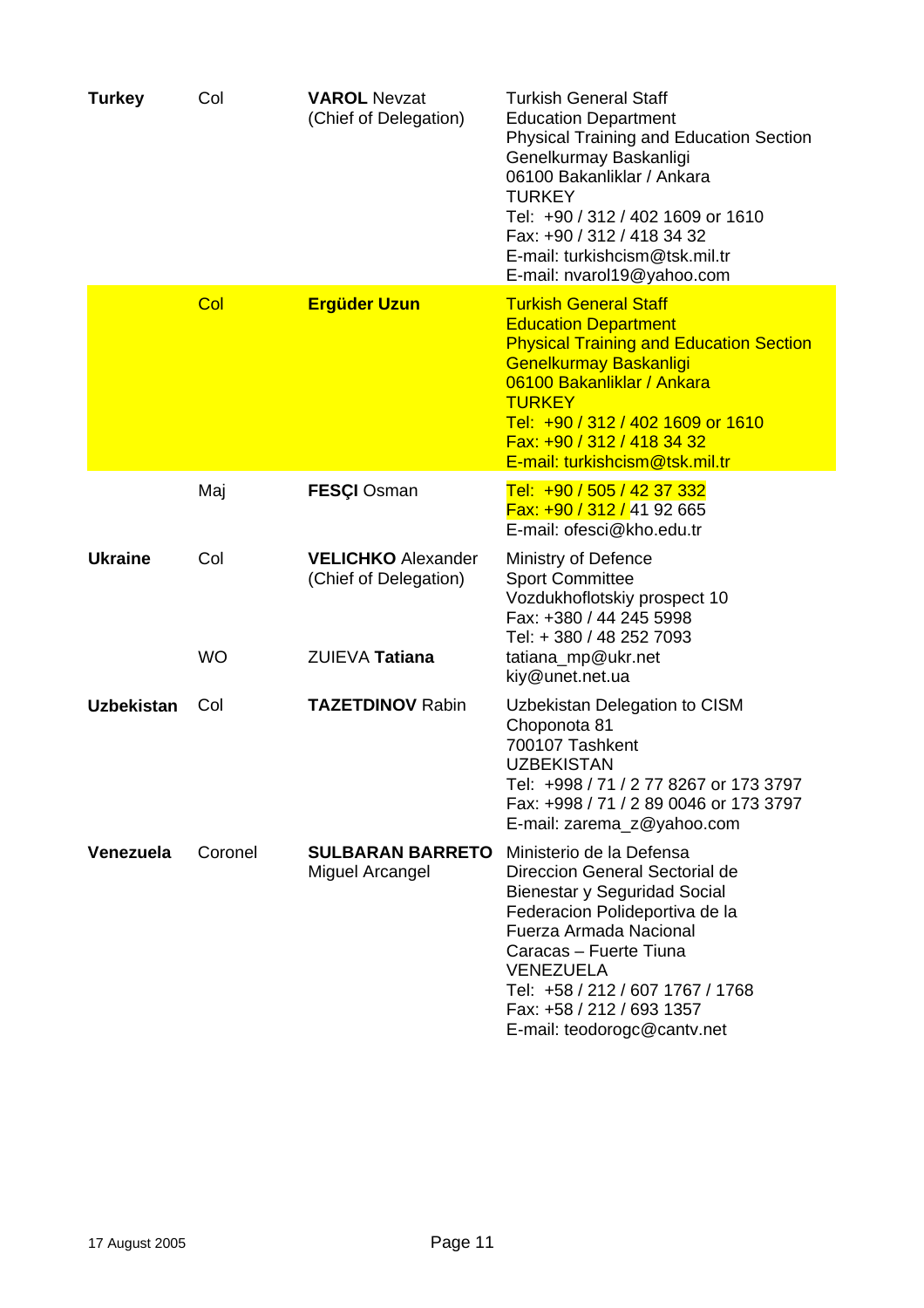#### *Others*

| <b>Austria</b>     |             | <b>PUCHER Marcus</b>                                | Burgplatz 1 / 5<br>A-2700 Wiener Neustadt<br><b>AUSTRIA</b><br>Tel: +43 / 650 435 62 67<br>E-mail: marcus.pucher@gmx.at                                                                                                                   |
|--------------------|-------------|-----------------------------------------------------|-------------------------------------------------------------------------------------------------------------------------------------------------------------------------------------------------------------------------------------------|
| <b>Belgium</b>     | Cdt         | <b>DHOEDT Noël</b>                                  | <b>BLT Gent</b><br>Coupure Rechts 100-102<br>9000 GENT<br><b>BELGIUM</b><br>Tel: +32 / 9 / 235 30 30 or 31<br>Fax: +32 / 9 / 235 30 35<br>Tel: +32 / 477 72 41 48 (mobile)<br>E-mail: dhoedt.n@itc.mil.be                                 |
| <b>Belgium</b>     | Col         | DE WULF Léon                                        | Twee Leuwenstraat 8<br>B-3078 Everberg-Kortenberg<br><b>BELGIUM</b><br>Tel: +322 / 759 98 95<br>Fax:+322 / 757 03 39<br>Tel: +32 / 477 / 39 96 75 (mobile)<br>E-mail: leon.de.wulf@pandora.be                                             |
| <b>Belgium</b>     | Lt          | <b>VAN HOOF Dirk</b>                                | Ster <sub>27</sub><br>9100 Sint-Niklaas<br><b>BELGIUM</b><br>Tel: +32 / 81 / 586 133 (office)<br>Fax: +32 / 81 / 586 117 (office)<br>Tel: +32 / 3 / 77 72 786 (home)<br>Tel: +32 / 472 / 52 67 73 (mobile)<br>E-mail: CECdoS3@army.mil.be |
| <b>Chile</b>       | Capt        | <b>DE LA CERDA</b><br><b>RODRIGUEZ</b><br>Cristóbal | Los Militares 4500<br>Las Condes<br>Santiago De Chile<br>E-mail: delapig@hotmail.com                                                                                                                                                      |
| <b>Switzerland</b> | Lt Col      | <b>HÜGI</b> Theo                                    | Postfach 1380<br>CH - 8058 ZÜRICH-Flughafen<br>Tel: +41 / 1 / 814 08 15 (office)<br>Tel: +41 / 1 / 813 76 33 (home)<br>E-mail: t.huegi@swissonline.ch<br>Home address:<br>Bienenweg 45<br><b>CH - 8302 Kloten</b><br><b>SWITZERLAND</b>   |
| Germany            | Col         | <b>SEITZ Hans-Georg</b>                             | Hermannstraße 1<br>D - 56076 Koblenz<br><b>GERMANY</b><br>Tel: +49 / 261 / 739 17<br>E-mail: Hans-Georg.Seitz@gmx.de                                                                                                                      |
| Germany            | <b>StFW</b> | <b>NIENABER Hartmut</b>                             | Tel: +49 / 160 / 831 5095<br>E-mail: HarMoNie-@t-online.de                                                                                                                                                                                |
| <b>Norway</b>      | Capt        | <b>SKJELDE Trudi</b>                                | Sundebråtet 8a,<br>4046 Hafrsfjord<br><b>NORWAY</b><br>Tel: +47 / 5155 / 0885 (home)<br>Tel: +47 / 5157 / 2100 (office)                                                                                                                   |